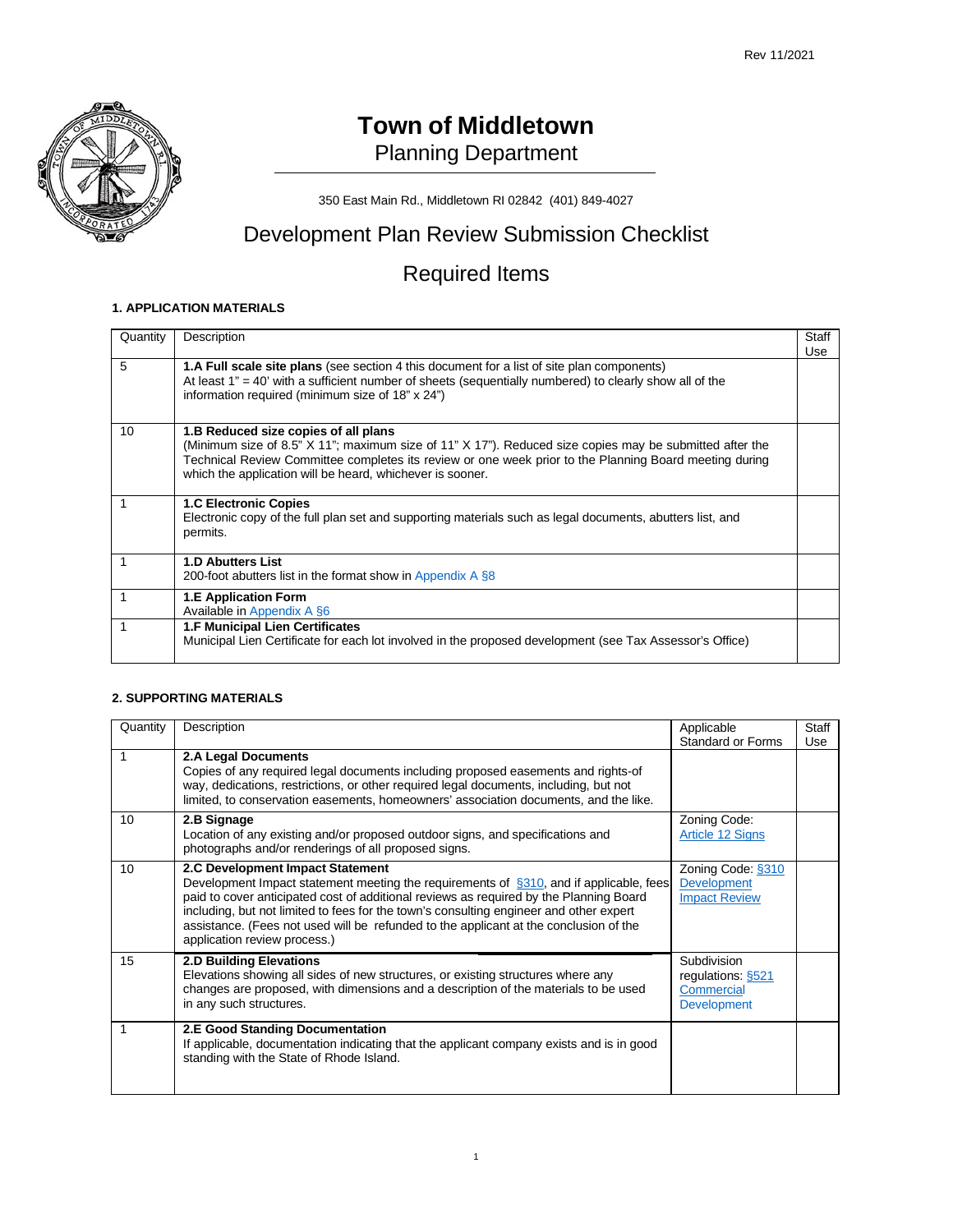| 3  | 2.F Drainage/Stormwater Management and Operations Plan<br>Stormwater Management Plan and accompanying calculations                                                                                                                                      | Chapter 153:<br><b>Stormwater</b><br><b>Management</b>      |  |
|----|---------------------------------------------------------------------------------------------------------------------------------------------------------------------------------------------------------------------------------------------------------|-------------------------------------------------------------|--|
|    | 2.G Water Availability Letter<br>Written confirmation from the Newport Water Division that the proposed development<br>may connect to the public water system, if applicable                                                                            |                                                             |  |
| 15 | 2.H Landscape Maintenance Plan<br>A landscape maintenance plan including a schedule of initial and ongoing activities to<br>be undertaken by the property owner, homeowners association or other appropriate<br>party if a landscape plan is submitted. | Subdivision<br>regulations §523<br>landscape<br>maintenance |  |

#### **3. PERMIT MATERIALS**

| Quantity | Description                                                                                                    | Staff |
|----------|----------------------------------------------------------------------------------------------------------------|-------|
|          |                                                                                                                | Use   |
|          | 3.A Freshwater Wetlands (RI Department of Environmental Management - RIDEM)                                    |       |
|          | 1) Written confirmation from the RIDEM that development plans, including any required off-site construction,   |       |
|          | have been reviewed and indicating that the Wetlands Act either does not apply to the proposed site alteration, |       |
|          | or that approval has been granted for the proposed site alteration                                             |       |
|          |                                                                                                                |       |
|          | 2) Affidavit signed by a qualified professional (having minimum qualifications as described by the RIDEM       |       |
|          | Department of Freshwater Wetlands) stating that there are no freshwater wetlands or wetland buffers            |       |
|          | (perimeter wetlands) present on the subject property (in accordance with RIDEM Wetland Regulations)            |       |
|          | 3.B Coastal Wetlands (Coastal Resources Management Council - CRMC)                                             |       |
|          | Preliminary determination from the CRMC if the property is subject to the jurisdiction of this agency          |       |
|          |                                                                                                                |       |
|          | 3.C Physical Alteration Permit (RI Department of Transportation – RIDOT)                                       |       |
|          | A Physical Alteration Permit (PAP) issued by the RIDOT for any connection or construction work within a        |       |
|          | state highway or state right-of-way                                                                            |       |
|          | 3.D Wastewater (Middletown DPW or RIDEM)                                                                       |       |
|          | 1) Written confirmation from the Middletown Department of Public Works certifying that the development can     |       |
|          | tie into the Middletown Sewer Service,                                                                         |       |
|          | or                                                                                                             |       |
|          | 2) RIDEM Preliminary Subdivision Suitability Report or water table verification within the proposed            |       |
|          | development area indicating the site is suitable for the safe and proper operation of the OWTS                 |       |
| 1        | <b>3.E Construction Schedule</b>                                                                               |       |
|          | Identifying expected start and finish times for major construction tasks                                       |       |
|          |                                                                                                                |       |

#### **4. SITE PLANS in the quantities required per** *Section 1. Application Materials, site plans* **must be submitted with the following items:**

| Description                                                                                                                                                                                                                                | Applicable               | Staff |
|--------------------------------------------------------------------------------------------------------------------------------------------------------------------------------------------------------------------------------------------|--------------------------|-------|
|                                                                                                                                                                                                                                            | <b>Standard or Forms</b> | Use   |
| 4.A Class 1 Comprehensive Boundary Survey.<br>All Plans shall conform to the Procedural & Technical Standards for the Practice of Land<br>Surveying in the State of Rhode Island and Providence Plantations, as prepared by the RI Society |                          |       |
| of Professional Land Surveyors, Inc. as amended.                                                                                                                                                                                           |                          |       |
| 4.B Name and address of property owner and applicant                                                                                                                                                                                       |                          |       |
| 4.C Graphic Scale, North Arrow, and legend showing all symbols                                                                                                                                                                             |                          |       |
| 4.D Name, address, and phone number of the preparer with stamp of registration and<br>signature block                                                                                                                                      |                          |       |
| 4.E Date of plan and revisions                                                                                                                                                                                                             |                          |       |
| 4.F Assessors Plat and Lot numbers and Zoning District                                                                                                                                                                                     |                          |       |
| Includes all properties adjacent and directly across the street from the subject property                                                                                                                                                  |                          |       |
| 4.G Vicinity or Locus Map                                                                                                                                                                                                                  |                          |       |
| <b>4.H Existing Structures</b>                                                                                                                                                                                                             |                          |       |
| Location, size and proposed use of existing buildings and structures on the property, including<br>historic designation, if any                                                                                                            |                          |       |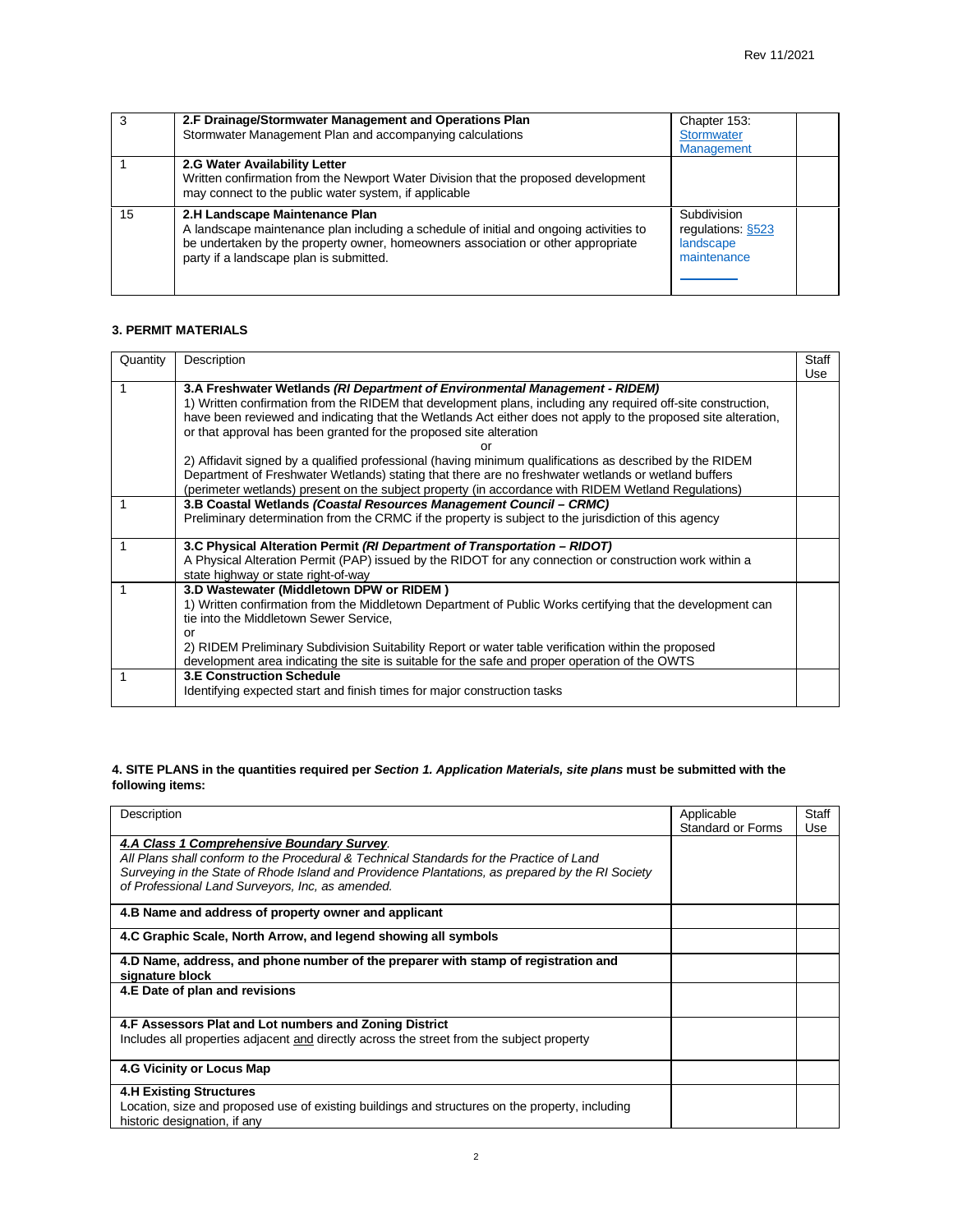| <b>4.I Proposed Structures</b>                                                                            | Zoning Code:                |  |
|-----------------------------------------------------------------------------------------------------------|-----------------------------|--|
| Location and size of proposed buildings and structures, including the designation and area in             | Article 6:                  |  |
| square feet of each proposed use within the structure and total number of proposed seats                  | Application of              |  |
| indoor/outdoor                                                                                            | <b>District Regulations</b> |  |
| 4.J Parking and Amenities                                                                                 | Subdivision                 |  |
| Location, dimension and number of existing and proposed parking spaces; handicapped parking               | regulations: §521           |  |
| spaces; vehicular drives and curb cuts; loading areas and total square footage of parking area            | Commercial                  |  |
| (stalls & aisles); and bicycle racks (1 for each 5 automobile parking spaces) must be shown.              | Development and             |  |
|                                                                                                           | Zoning Code:                |  |
| Any proposed amenities such as bus shelters, playground, benches must be identified.                      | Article 13: Off-            |  |
|                                                                                                           | street Parking and          |  |
|                                                                                                           | Loading                     |  |
| <b>4.K Circulation</b>                                                                                    | Subdivision                 |  |
| Location of any existing and proposed sidewalks and pedestrian, bicycle and vehicular                     | regulations: §521           |  |
| connections to adjacent parcels                                                                           | Commercial                  |  |
|                                                                                                           | Development and             |  |
|                                                                                                           | Article 6:                  |  |
|                                                                                                           | <b>Specifications for</b>   |  |
|                                                                                                           | <b>Required</b>             |  |
|                                                                                                           | <b>Improvements</b>         |  |
|                                                                                                           | Article 5: Required         |  |
|                                                                                                           | Minimum                     |  |
|                                                                                                           | standards of                |  |
|                                                                                                           | Design                      |  |
|                                                                                                           | Commercial                  |  |
|                                                                                                           | Development                 |  |
| 4.L Improvements                                                                                          | Subdivision                 |  |
| Cross section and profiles of any proposed impervious surface construction, if intended as a public       | regulations:                |  |
| improvement                                                                                               | <b>Appendix B-</b>          |  |
|                                                                                                           | <b>Drawings</b>             |  |
| 4.M Solid Waste                                                                                           | Subdivision                 |  |
| Location of existing and proposed solid waste facilities, including dumpsters, and location of all        | regulations: §521           |  |
| screening.                                                                                                | Commercial                  |  |
|                                                                                                           | Development                 |  |
| Trash receptacle for users of the site must be provided. A litter management control plan must            |                             |  |
| be included on the site plan or as a separate document.                                                   |                             |  |
|                                                                                                           |                             |  |
| <b>4.N Legal/Permits</b>                                                                                  |                             |  |
| Notation of any special conditions of approval imposed by the Zoning or Planning Board, and any           |                             |  |
| permits and agreements with state or federal agencies                                                     |                             |  |
|                                                                                                           |                             |  |
| 4.0 Property Lines & Easements                                                                            |                             |  |
| Location and dimensions of existing property lines, easements, reservations, and rights-of-way            |                             |  |
| within or abutting the subject property.                                                                  |                             |  |
| 4.P Proposed Property Lines Easements                                                                     |                             |  |
| Location and notation of type of proposed easement(s) or existing easement(s) to remain, with             |                             |  |
| accurate dimensions and areas indicated.                                                                  |                             |  |
|                                                                                                           |                             |  |
| 4.Q Streets                                                                                               |                             |  |
| Location, width and names of existing streets abutting the subject property                               |                             |  |
| <b>4.R Utilities Plan</b>                                                                                 | Subdivision                 |  |
| Location of all existing and proposed utilities (electric, water, sewer, gas); including, but not limited | regulations: §521           |  |
| to, abandoned wells and onsite wastewater treatment systems (OWTS) with a notation as such.               | Commercial                  |  |
| Plan shall show location and descriptive notations necessary to locate all utility lines and              | Development and             |  |
| easements, facilities appurtenant thereto.                                                                | Article 6:                  |  |
|                                                                                                           | <b>Specifications for</b>   |  |
|                                                                                                           | <b>Required</b>             |  |
|                                                                                                           | Improvements                |  |
|                                                                                                           | Article 5. Required         |  |
|                                                                                                           | <b>Minimum</b>              |  |
|                                                                                                           | standards of                |  |
|                                                                                                           | Design                      |  |
|                                                                                                           | Commercial                  |  |
|                                                                                                           | <b>Development</b>          |  |
| 4.S Zoning                                                                                                |                             |  |
|                                                                                                           | Zoning Code:                |  |
| Setbacks and lot coverage computations in accordance with the Zoning Ordinance                            | Article 6:                  |  |
|                                                                                                           | Application of              |  |
|                                                                                                           | <b>District Regulations</b> |  |
| 4.T Topography                                                                                            |                             |  |
| Existing contours with intervals of two (2) feet and finished grade shown as solid lines (notation if     |                             |  |
| no changes to contours are proposed, or where changes are proposed)                                       |                             |  |
|                                                                                                           |                             |  |